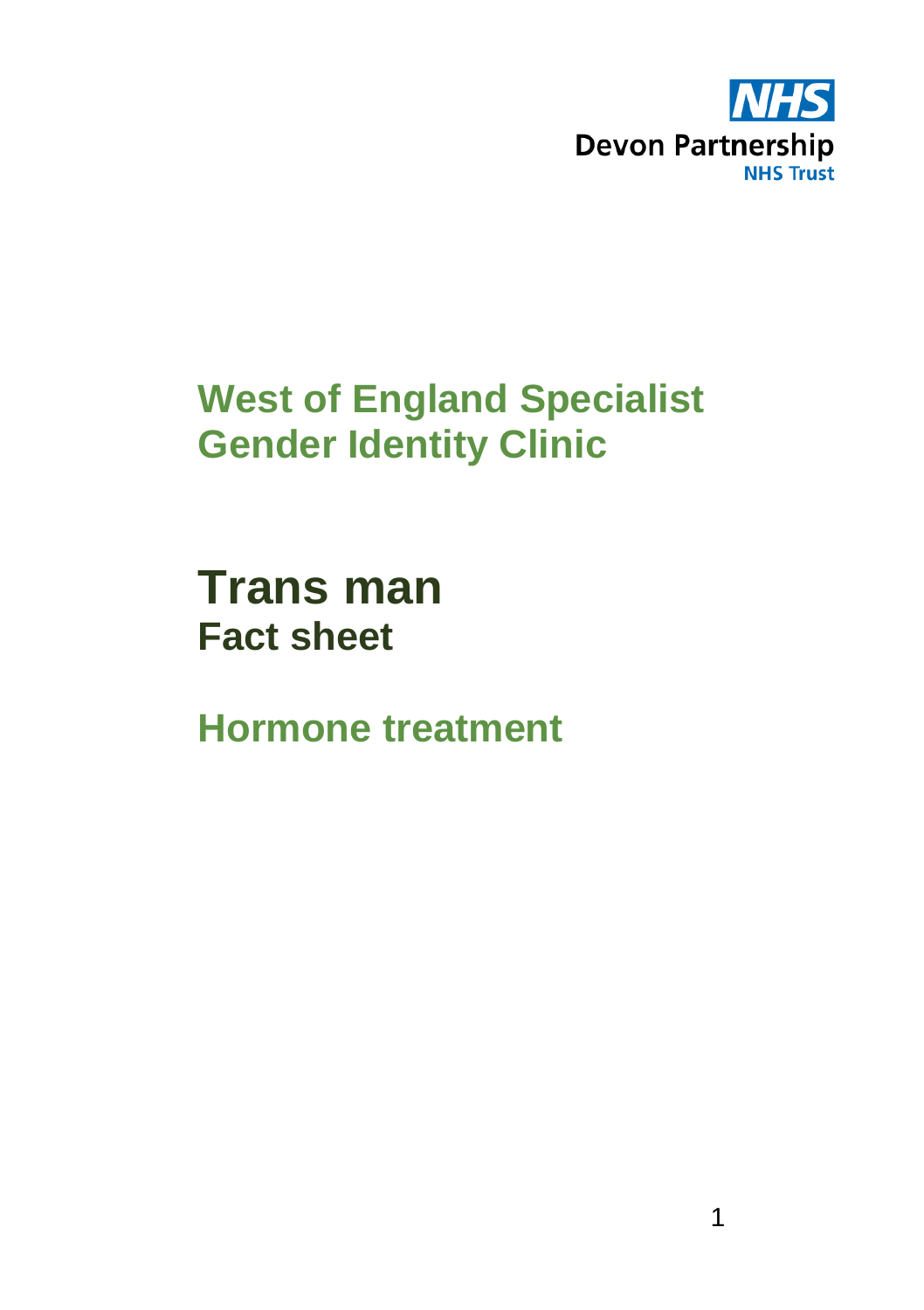## **Trans man hormone treatment (female becoming male)**

#### **Overview**

Hormone therapy will be offered when it is appropriate to your individual needs and circumstances but, as some of the effects are irreversible, it is important for you to understand and accept the changes that you might experience. Your clinic doctor will fully explain the effects of hormones and their suitability for you.

The maximum physical effects of hormones may not be evident until after two years of continuous treatment. The final effect of hormonal therapy varies from client to client and is determined by their genetic inheritance from their parents.

Cross-sex hormone therapy means taking the hormones of your preferred gender and play an important role in the anatomical and psychological transition process. Hormones are often medically necessary for successful living in the new gender and improve the quality of life as clients feel and appear more like members of their preferred gender.

As a trans man (female becoming male) your cross sex hormone therapy would be **testosterone**.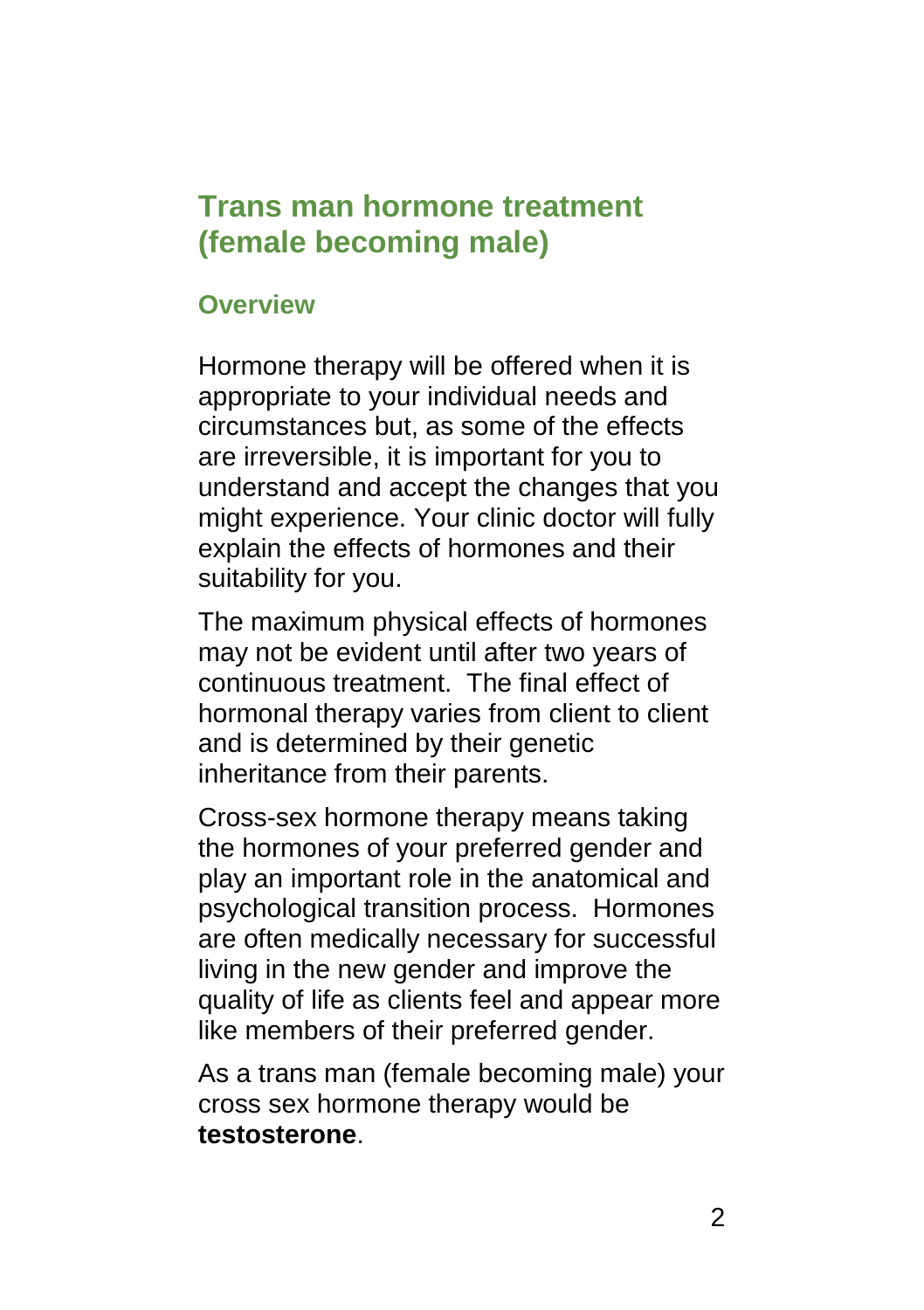The aim of hormone therapy is to make you more comfortable with yourself, both in your physical appearance and how you feel psychologically. These hormones start the process of changing your body into one that is more male.

Hormone therapy may be all the treatment you need to enable you to live with your gender dysphoria. The hormones may improve how you feel and mean that you do not need to start living in your preferred gender or have surgery.

### **Fertility**

Before you start hormone therapy, your specialist should discuss with you what it can mean for your fertility. Trans men taking testosterone may become less fertile and there is no guarantee that fertility will return to normal if hormones are stopped.

#### **Changes to expect**

As a trans man, some of the changes that you may notice from testosterone hormone therapy include:

- o You may develop more body and facial hair
- o You may develop more muscle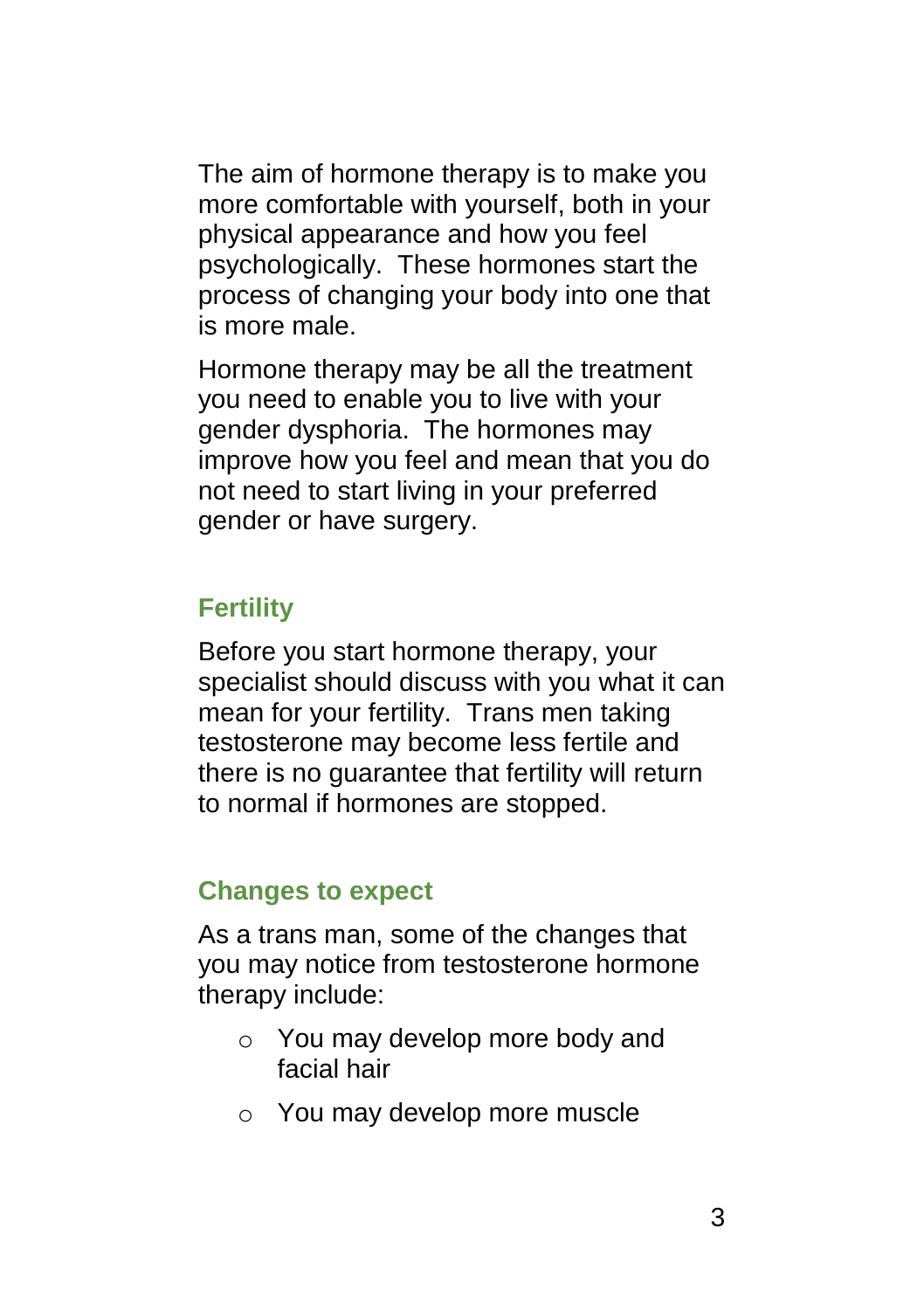- o Your clitoris (a small, sensitive part of the female genitals) may get bigger
- o Your periods may stop
- o You may have an increased sex drive (libido)

Hormone therapy can also cause baldness and acne in trans men. Your voice may get slightly deeper, but it will not be as deep as other men's voices.

### **Monitoring**

While you are taking testosterone, you will need to go for regular check-ups at the clinic. You will be assessed to find out whether the hormone treatment is benefiting you, as some people may find the effects of hormone treatment unpleasant.

If you do not think that hormone treatment is right for you, discuss it with your clinic doctor who is treating you. If necessary, you can stop taking the hormones, although some changes such as a deeper voice are irreversible.

Alternatively you may be frustrated with how long hormone therapy takes to produce results, as it can take a few months for some changes to develop. Hormones will not